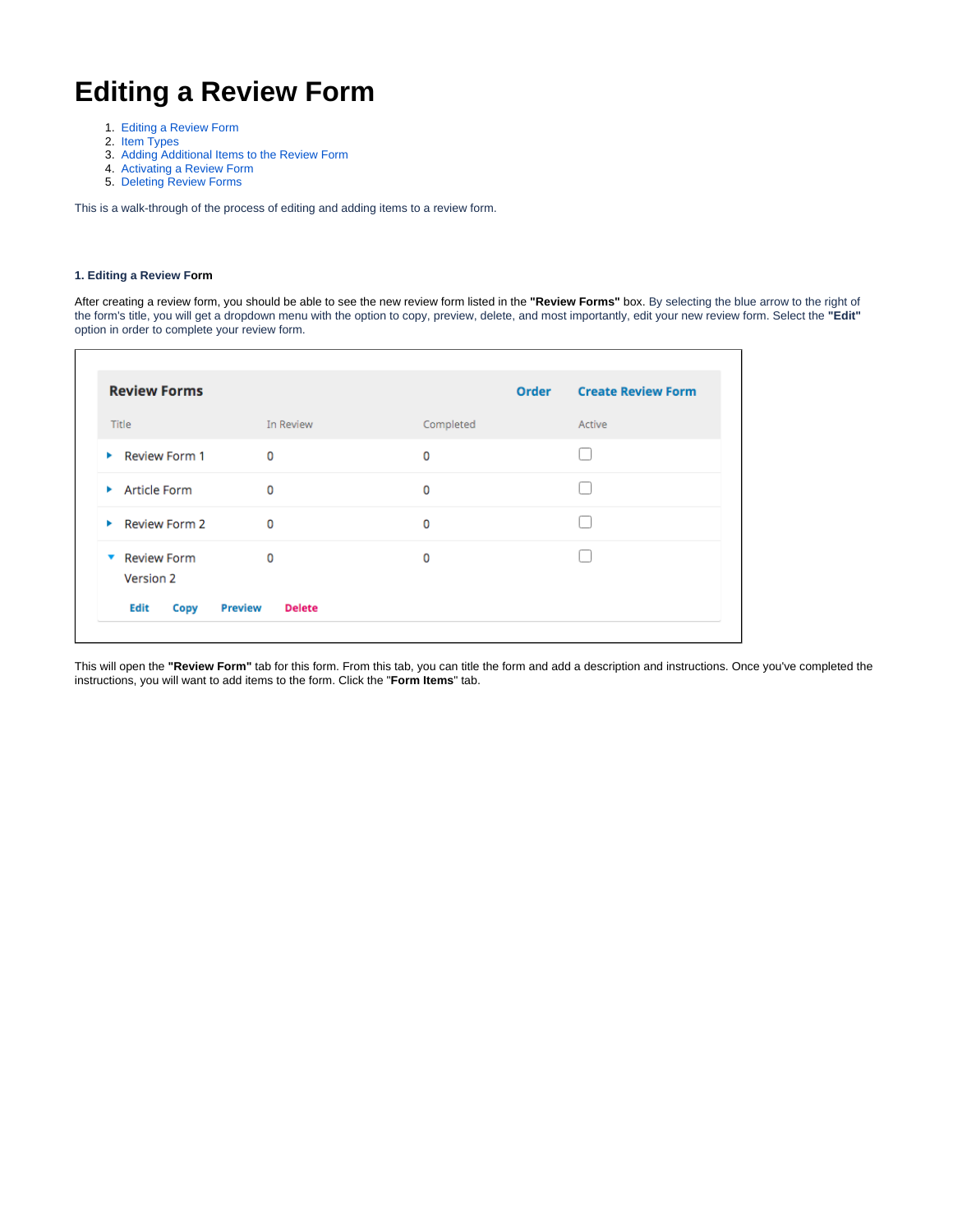| Edit                         |                                                                                                                                                                                                                                                                                                                                                                                     |                    |        |                          |                   |         |  |  |                     |   |
|------------------------------|-------------------------------------------------------------------------------------------------------------------------------------------------------------------------------------------------------------------------------------------------------------------------------------------------------------------------------------------------------------------------------------|--------------------|--------|--------------------------|-------------------|---------|--|--|---------------------|---|
|                              |                                                                                                                                                                                                                                                                                                                                                                                     | <b>Review Form</b> |        |                          | <b>Form Items</b> |         |  |  | <b>Preview Form</b> |   |
| Title*                       |                                                                                                                                                                                                                                                                                                                                                                                     |                    |        |                          |                   |         |  |  |                     |   |
| Review Form Version 2        |                                                                                                                                                                                                                                                                                                                                                                                     |                    |        |                          |                   |         |  |  |                     |   |
| Description and Instructions |                                                                                                                                                                                                                                                                                                                                                                                     |                    |        |                          |                   |         |  |  |                     |   |
| Ļħ                           | 肩                                                                                                                                                                                                                                                                                                                                                                                   | В                  |        | $I \perp$                |                   | ♂ ぷ ○ 髭 |  |  | <b>last</b> Upload  | 击 |
|                              | <b>Instructions to Reviewers</b><br>Please provide a numeric rating on a 5-point scale for each question (5=highest; 1=lowest), along with a brief<br>rationale for each rating. In doing so, please discuss both the strengths and the weaknesses of each paper so that<br>the editors can understand your reasoning in the event that other reviewers arrive at different rating. |                    |        |                          |                   |         |  |  |                     |   |
|                              |                                                                                                                                                                                                                                                                                                                                                                                     |                    |        | * Denotes required field |                   |         |  |  |                     |   |
| Save                         |                                                                                                                                                                                                                                                                                                                                                                                     |                    | Cancel |                          |                   |         |  |  |                     |   |

Select **"Create New Item"** in the right corner of the **"Form Items"** box to view your options.

| Edit               |            |                     |                        |
|--------------------|------------|---------------------|------------------------|
| <b>Review Form</b> | Form Items | <b>Preview Form</b> |                        |
| Form Items         |            |                     | <b>Create New Item</b> |
|                    |            | No Items            |                        |

Use the **"Create New Item"** window to describe your review item and determine its type. Check "Reviewers required to complete item" if you want to make a review item mandatory. If you want a review item to be optional, do not check this box.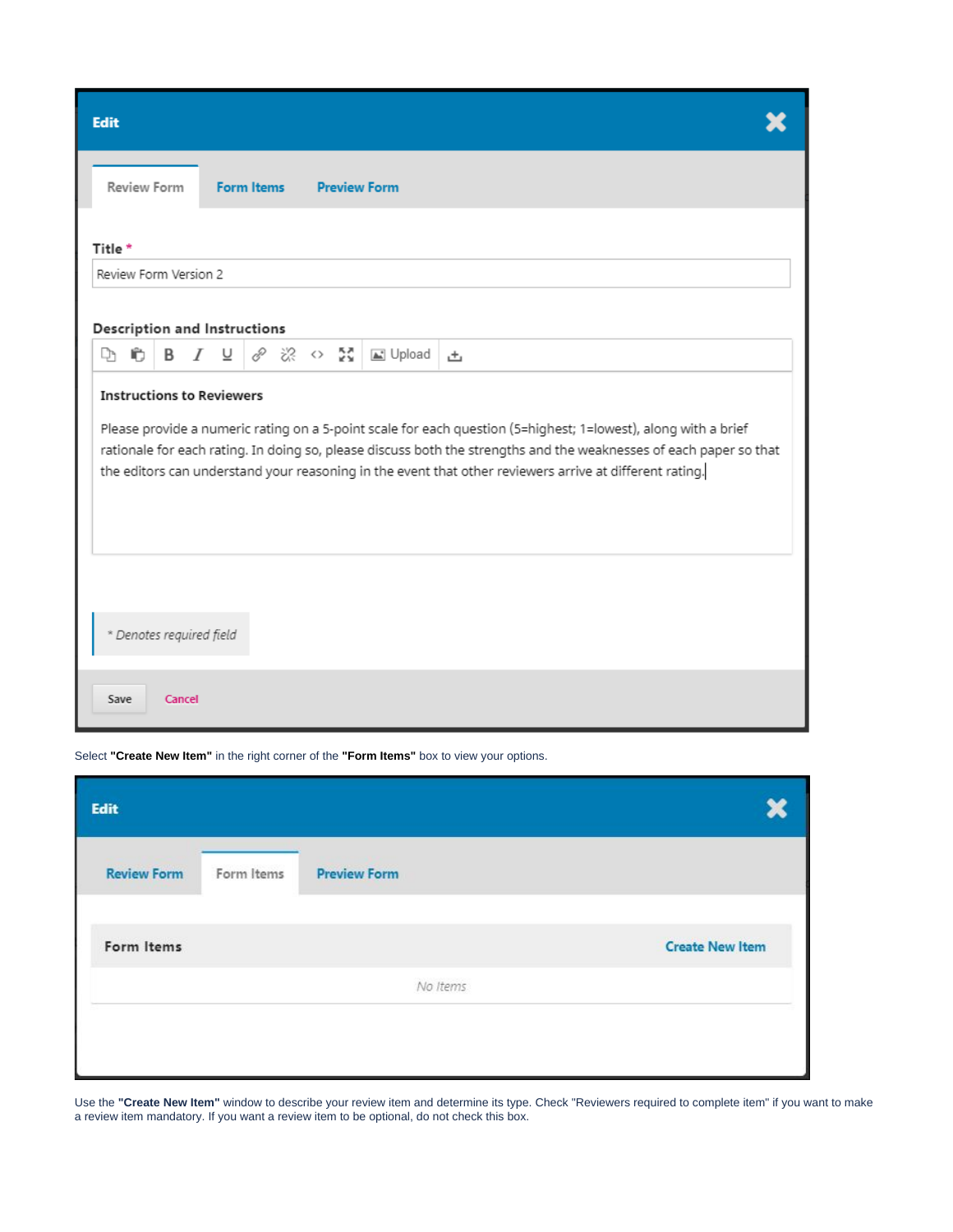| <b>Create New Item</b>                                                                                                                                                                           |   |                 |  |  |  |  |  |  |  |  |  |  |
|--------------------------------------------------------------------------------------------------------------------------------------------------------------------------------------------------|---|-----------------|--|--|--|--|--|--|--|--|--|--|
| Item*                                                                                                                                                                                            |   |                 |  |  |  |  |  |  |  |  |  |  |
| DO                                                                                                                                                                                               |   |                 |  |  |  |  |  |  |  |  |  |  |
|                                                                                                                                                                                                  |   |                 |  |  |  |  |  |  |  |  |  |  |
|                                                                                                                                                                                                  |   |                 |  |  |  |  |  |  |  |  |  |  |
|                                                                                                                                                                                                  |   |                 |  |  |  |  |  |  |  |  |  |  |
|                                                                                                                                                                                                  |   |                 |  |  |  |  |  |  |  |  |  |  |
| Description                                                                                                                                                                                      |   |                 |  |  |  |  |  |  |  |  |  |  |
| $\Box \quad \Box \quad \Box \quad B \quad I \quad \underline{\cup} \quad \mathcal{S} \quad \boxtimes \quad \mathcal{S} \quad \underline{\mathcal{S}} \quad \underline{\boxtimes} \text{ Unload}$ |   | 凸               |  |  |  |  |  |  |  |  |  |  |
|                                                                                                                                                                                                  |   |                 |  |  |  |  |  |  |  |  |  |  |
|                                                                                                                                                                                                  |   |                 |  |  |  |  |  |  |  |  |  |  |
|                                                                                                                                                                                                  |   |                 |  |  |  |  |  |  |  |  |  |  |
|                                                                                                                                                                                                  |   |                 |  |  |  |  |  |  |  |  |  |  |
|                                                                                                                                                                                                  |   |                 |  |  |  |  |  |  |  |  |  |  |
| Reviewers required to complete item                                                                                                                                                              |   |                 |  |  |  |  |  |  |  |  |  |  |
|                                                                                                                                                                                                  |   |                 |  |  |  |  |  |  |  |  |  |  |
| Included in message to author                                                                                                                                                                    |   |                 |  |  |  |  |  |  |  |  |  |  |
| Choose item type                                                                                                                                                                                 | ۷ |                 |  |  |  |  |  |  |  |  |  |  |
| Item type*                                                                                                                                                                                       |   |                 |  |  |  |  |  |  |  |  |  |  |
| <b>Response Options</b>                                                                                                                                                                          |   | <b>Add Item</b> |  |  |  |  |  |  |  |  |  |  |
|                                                                                                                                                                                                  |   | No Items        |  |  |  |  |  |  |  |  |  |  |
|                                                                                                                                                                                                  |   |                 |  |  |  |  |  |  |  |  |  |  |
|                                                                                                                                                                                                  |   |                 |  |  |  |  |  |  |  |  |  |  |
|                                                                                                                                                                                                  |   |                 |  |  |  |  |  |  |  |  |  |  |
| * Denotes required field                                                                                                                                                                         |   |                 |  |  |  |  |  |  |  |  |  |  |
| Save<br>Cancel                                                                                                                                                                                   |   |                 |  |  |  |  |  |  |  |  |  |  |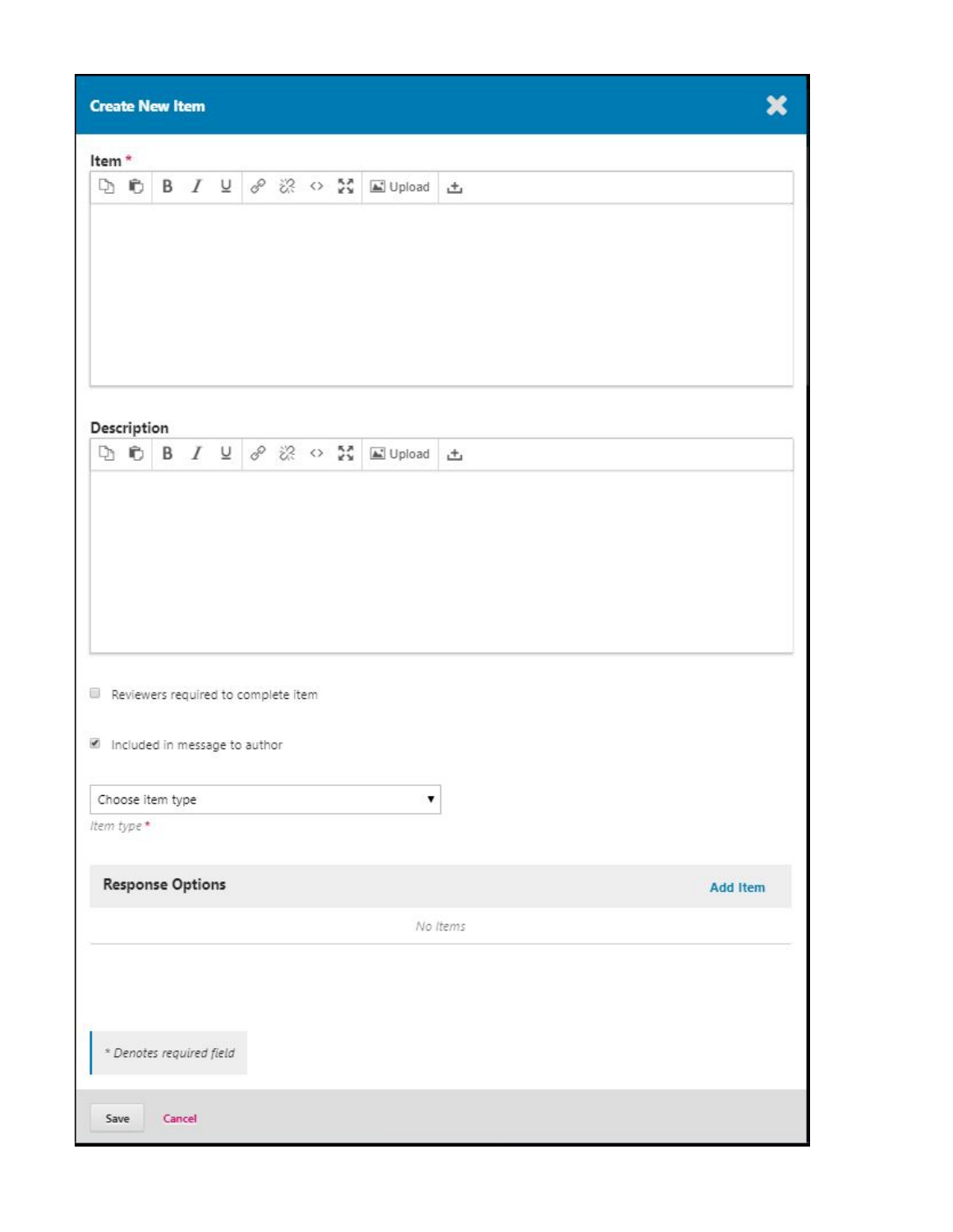## <span id="page-3-0"></span>**2. Item Types**

The available item types are listed in the "**Choose item type**" drop down menu. These items will appear below the description and instructions, and can be used to ensure that the reviewers have properly read, understood, or completed certain tasks. Most items should be phrased as a question that reviewers can respond to, allowing you to get a sense of how well the reviewer followed the form's instructions as well as compiling the opinions and notes of the reviewer on the submission being reviewed.

Item types allow you to request feedback from reviewers in a number of ways. With the "**Extended text box**" type, for example, you can create questions that allow for extended responses from your reviewers.

| Choose item type                        |  |
|-----------------------------------------|--|
| Choose item type                        |  |
| Single word text box                    |  |
| Single line text box                    |  |
| <b>Extended text box</b>                |  |
| Checkboxes (you can choose one or more) |  |
| Radio buttons (you can only choose one) |  |
| Drop-down box                           |  |

To create an extended text box, enter your question in the "**Item**" text box. You can also enter additional info in the "**Description**" text box if necessary. Use the check boxes below the "**Description**" text box, if you wish to require reviewers to complete this item or if you want to include the reviewer's response in a message to the author.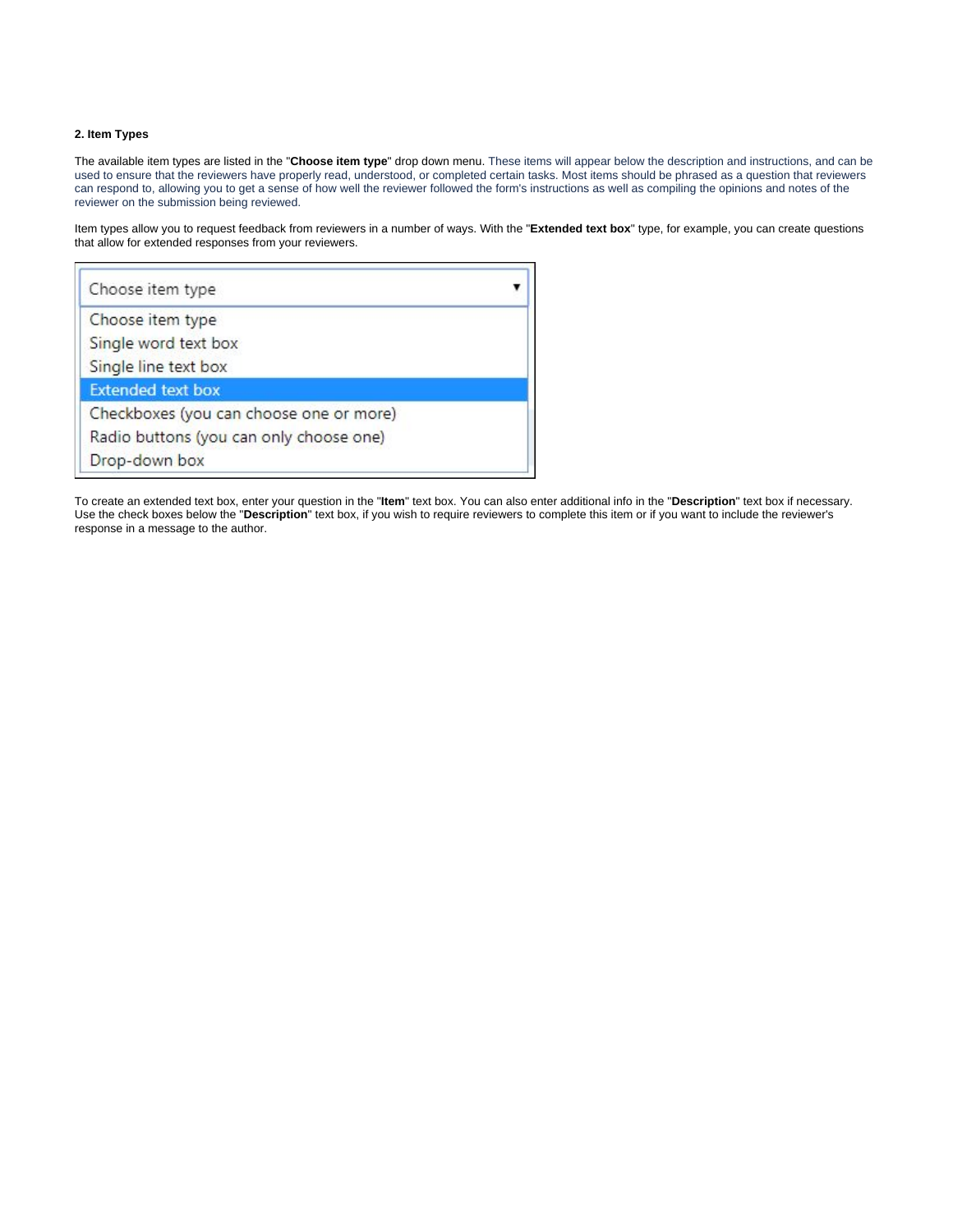| <b>Create New Item</b>                                               |                                                                             |  |  |  |                                                                               |  |  |  |                        |   |
|----------------------------------------------------------------------|-----------------------------------------------------------------------------|--|--|--|-------------------------------------------------------------------------------|--|--|--|------------------------|---|
| Item <sup>*</sup>                                                    |                                                                             |  |  |  |                                                                               |  |  |  |                        |   |
|                                                                      | DD                                                                          |  |  |  |                                                                               |  |  |  | B I U & ※ o 器 国 Upload | 凸 |
|                                                                      | Please summarize the paper in a few sentences for the editors (text field): |  |  |  |                                                                               |  |  |  |                        |   |
| Description                                                          |                                                                             |  |  |  | $\Box \bullet \bullet \bullet \quad I \perp \circ \circ \otimes \circ \Sigma$ |  |  |  | L' Upload              | 凸 |
|                                                                      |                                                                             |  |  |  |                                                                               |  |  |  |                        |   |
|                                                                      |                                                                             |  |  |  |                                                                               |  |  |  |                        |   |
|                                                                      |                                                                             |  |  |  |                                                                               |  |  |  |                        |   |
| Reviewers required to complete item<br>Included in message to author |                                                                             |  |  |  |                                                                               |  |  |  |                        |   |
|                                                                      | Extended text box                                                           |  |  |  |                                                                               |  |  |  | ۷                      |   |
| Item type *                                                          |                                                                             |  |  |  |                                                                               |  |  |  |                        |   |

After you complete and save your item, you will be able to see it in the **"Form items"** tab. The **"Preview Form"** tab allows you to see the form as it will appear to your reviewers.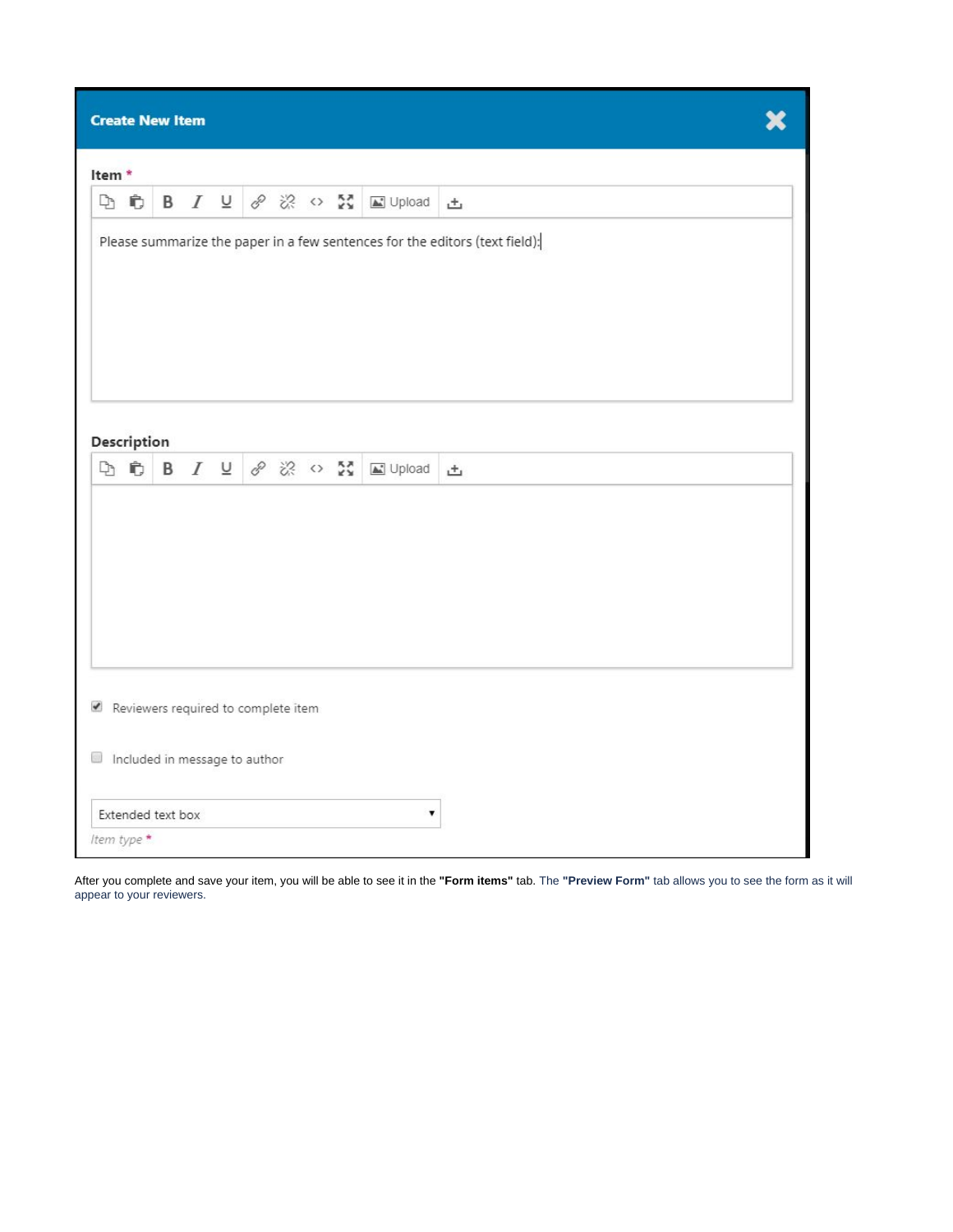| <b>Edit</b>                                                                      |                        |
|----------------------------------------------------------------------------------|------------------------|
| <b>Review Form</b><br><b>Preview Form</b><br>Form Items                          |                        |
| Form Items                                                                       | <b>Create New Item</b> |
| Þ<br>Please summarize the paper in a few sentences for the editors (text field): |                        |
|                                                                                  |                        |
|                                                                                  |                        |

## <span id="page-5-0"></span>**3. Adding Additional Items to the Review Form**

To add a second question, go back to the **"Form Items"** tab and select **"Create New Item"**. Enter your question in the "**Item**" text box and select **"Dropdown box"** this time.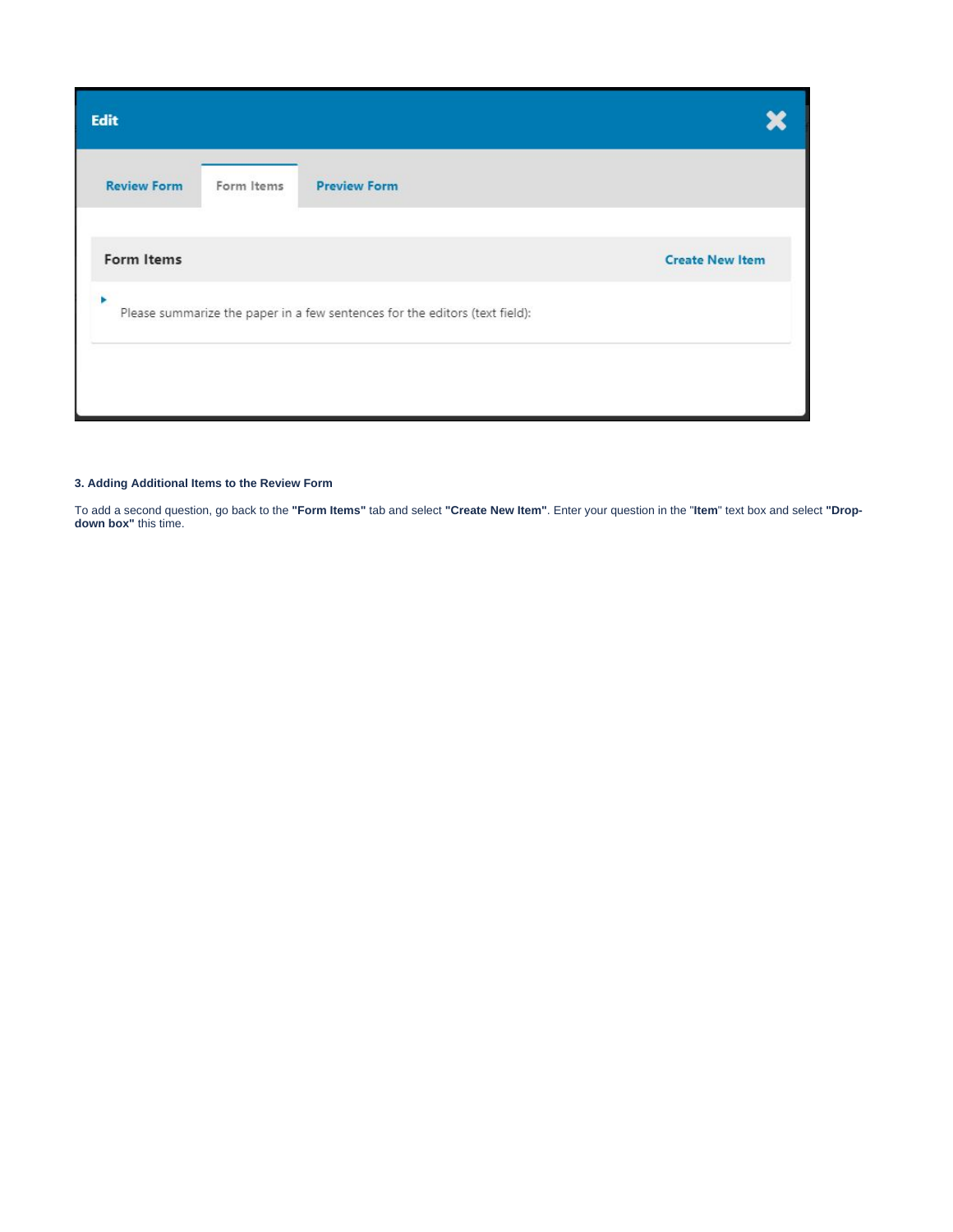|     | s. |  |
|-----|----|--|
|     |    |  |
| . . |    |  |
|     |    |  |

| <b>Edit</b>                                                                             |  |               |                         |  |                                                                    |  |  |  |                                                       |                 |
|-----------------------------------------------------------------------------------------|--|---------------|-------------------------|--|--------------------------------------------------------------------|--|--|--|-------------------------------------------------------|-----------------|
| Item*                                                                                   |  |               |                         |  |                                                                    |  |  |  |                                                       |                 |
| D Ċ                                                                                     |  |               |                         |  |                                                                    |  |  |  | <b>B</b> $I \subseteq \emptyset$ ※ $\circ$ ☆ 図 Upload | 凸               |
| Are all required components included in the abstract? (5=Definitely yes; 1=not at all): |  |               |                         |  |                                                                    |  |  |  |                                                       |                 |
| Description                                                                             |  |               |                         |  |                                                                    |  |  |  |                                                       |                 |
| d c                                                                                     |  |               |                         |  | <b>B</b> $I \subseteq \emptyset$ $\mathbb{R}$ $\circ$ $\mathbb{R}$ |  |  |  | <b>△</b> Upload                                       | 凸               |
|                                                                                         |  |               |                         |  |                                                                    |  |  |  |                                                       |                 |
| Reviewers required to complete item                                                     |  |               |                         |  |                                                                    |  |  |  |                                                       |                 |
| $\Box$ Included in message to author                                                    |  |               |                         |  |                                                                    |  |  |  |                                                       |                 |
|                                                                                         |  | Drop-down box |                         |  |                                                                    |  |  |  | 7                                                     |                 |
| Item type *                                                                             |  |               |                         |  |                                                                    |  |  |  |                                                       |                 |
|                                                                                         |  |               | <b>Response Options</b> |  |                                                                    |  |  |  |                                                       | <b>Add Item</b> |

To allow reviewers to provide a numeric rating on a 5-point scale for each question (5=highest; 1=lowest), add items 1 through 5 by clicking **"Add Item"** in the **"Response Options"** below the **"Item type"** box. After you complete and save your item, you will be able to see it in the **"Form items"** tab and view it on the completed form in the **"Preview Form"** tab.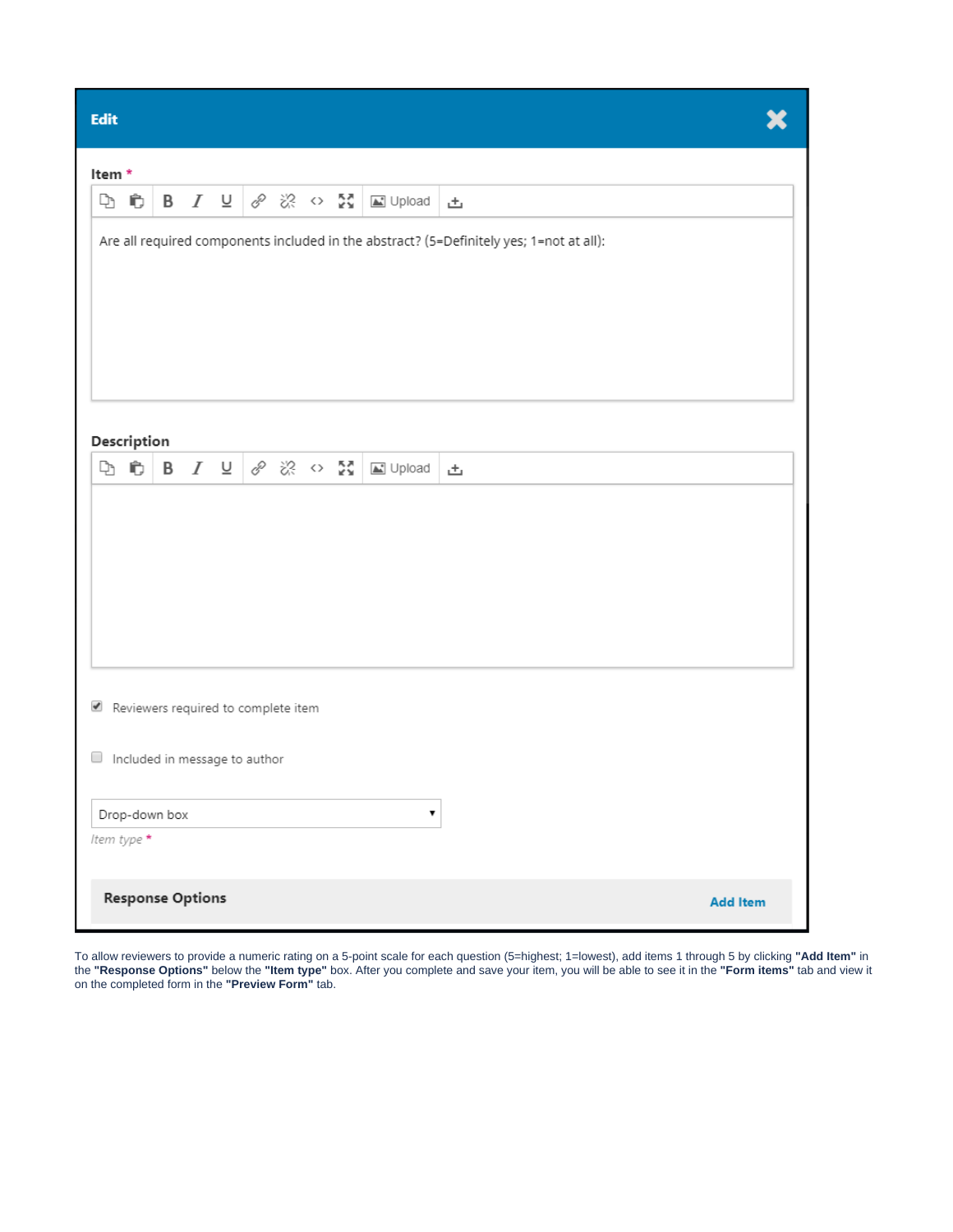| Drop-down box           |                         |
|-------------------------|-------------------------|
| Item type *             |                         |
| <b>Response Options</b> | <b>Add Item</b>         |
| 5                       | ×                       |
| $\Delta$                | ×                       |
| $\overline{3}$          | ×                       |
| $\overline{c}$          | $\overline{\mathbf{x}}$ |
| $\mathbf{1}$            |                         |

You can now add a third item to allow your reviewers to provide a brief rational for their rating. Go back to the **"Form Items"** tab and select **"Create New Item"**. Enter your question in the "**Item**" text box and select **"Single line text box"** this time because you only need a brief response from your reviewer.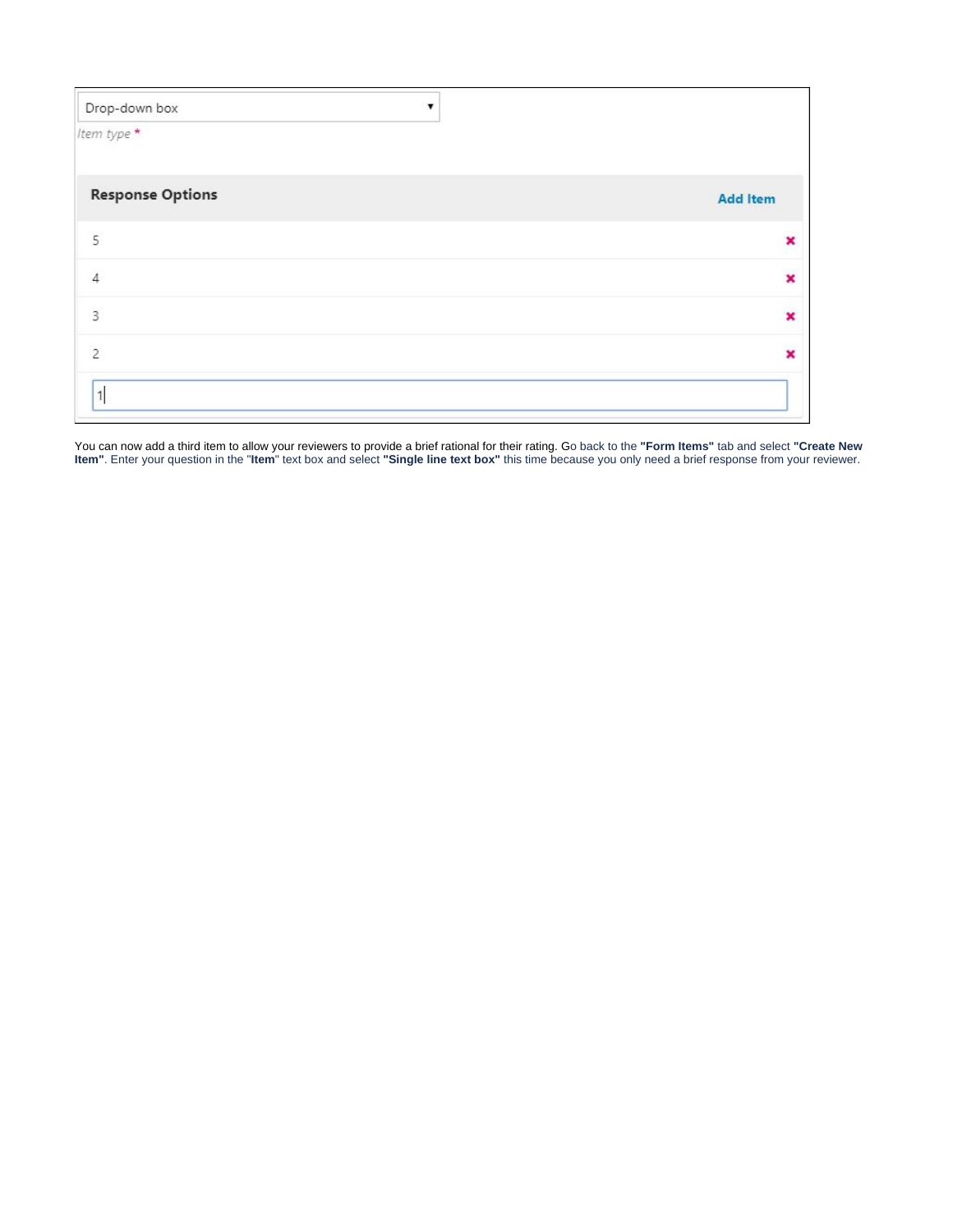| <b>Create New Item</b> |                                                                                                  |                      |  |  |  |  |  |  |                                             |   |  |  |  |
|------------------------|--------------------------------------------------------------------------------------------------|----------------------|--|--|--|--|--|--|---------------------------------------------|---|--|--|--|
|                        | Item*                                                                                            |                      |  |  |  |  |  |  |                                             |   |  |  |  |
|                        | DD                                                                                               |                      |  |  |  |  |  |  | <b>B</b> <i>I</i> <b>U</b> ♂ ※ ○ ☆ 国 Upload | 凸 |  |  |  |
|                        | Please provide a brief rationale for your rating.                                                |                      |  |  |  |  |  |  |                                             |   |  |  |  |
|                        | Description<br><b>B</b> $I \subseteq \mathcal{S} \otimes \mathcal{S}$ or<br>DD<br>La Upload<br>土 |                      |  |  |  |  |  |  |                                             |   |  |  |  |
|                        |                                                                                                  |                      |  |  |  |  |  |  |                                             |   |  |  |  |
|                        |                                                                                                  |                      |  |  |  |  |  |  |                                             |   |  |  |  |
|                        |                                                                                                  |                      |  |  |  |  |  |  |                                             |   |  |  |  |
|                        |                                                                                                  |                      |  |  |  |  |  |  |                                             |   |  |  |  |
|                        |                                                                                                  |                      |  |  |  |  |  |  |                                             |   |  |  |  |
|                        | Reviewers required to complete item<br>Included in message to author                             |                      |  |  |  |  |  |  |                                             |   |  |  |  |
|                        |                                                                                                  | Single line text box |  |  |  |  |  |  | ۷                                           |   |  |  |  |
|                        | Item type *                                                                                      |                      |  |  |  |  |  |  |                                             |   |  |  |  |

You might want to add another question that uses radio buttons. To add a fourth item, go back to the **"Form Items"** tab and select **"Create New Item"**. Enter your question in the "**Item**" text box and select **"Radio buttons"** this time.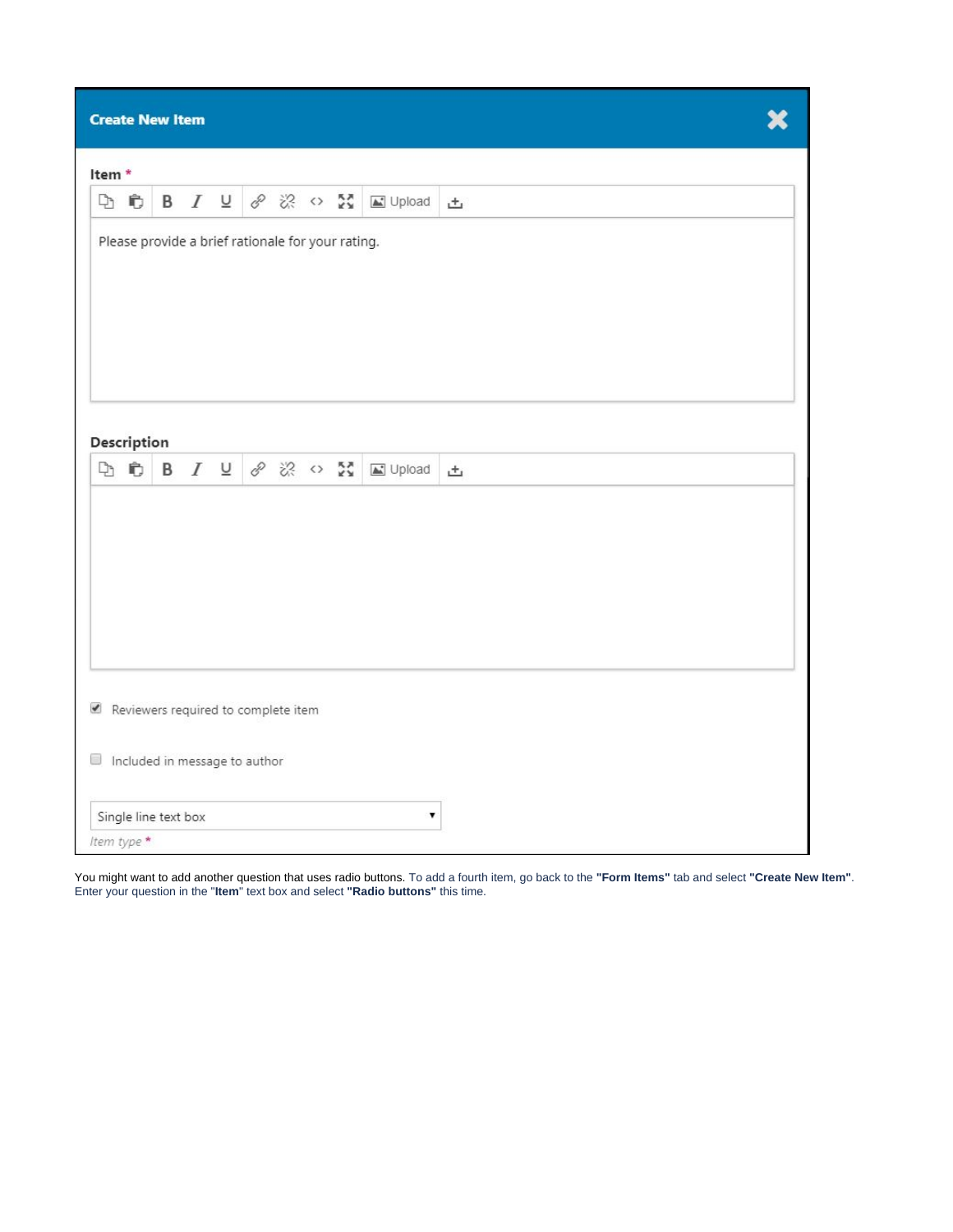| <b>Create New Item</b> |                                                               |  |  |  |                                         |  |  |  |                        |   |  |  |
|------------------------|---------------------------------------------------------------|--|--|--|-----------------------------------------|--|--|--|------------------------|---|--|--|
|                        | Item*                                                         |  |  |  |                                         |  |  |  |                        |   |  |  |
| DD                     |                                                               |  |  |  |                                         |  |  |  | B I U & ※ o 器 国 Upload | 击 |  |  |
|                        | How would you assess the methodology of the submission?       |  |  |  |                                         |  |  |  |                        |   |  |  |
|                        | Description<br><b>DDBIU &amp; * 0 M</b><br>$\Box$ Upload<br>土 |  |  |  |                                         |  |  |  |                        |   |  |  |
|                        |                                                               |  |  |  |                                         |  |  |  |                        |   |  |  |
|                        |                                                               |  |  |  |                                         |  |  |  |                        |   |  |  |
|                        |                                                               |  |  |  |                                         |  |  |  |                        |   |  |  |
|                        | Reviewers required to complete item                           |  |  |  |                                         |  |  |  |                        |   |  |  |
|                        | Included in message to author                                 |  |  |  |                                         |  |  |  |                        |   |  |  |
|                        |                                                               |  |  |  | Radio buttons (you can only choose one) |  |  |  | ۷                      |   |  |  |
| Item type *            |                                                               |  |  |  |                                         |  |  |  |                        |   |  |  |

To allow reviewers to choose between ratings from "Very Strong" to "Poor", add 5 radio buttons by clicking "Add Item" in the "Response Options" below the "Item type" box. After you complete the response options and save your item, you will be able to see it in the "Form items" tab and view it on the completed form in the "Preview Form" tab. Click the "Preview Form" tab to see how the form as it will appear to your reviewers now.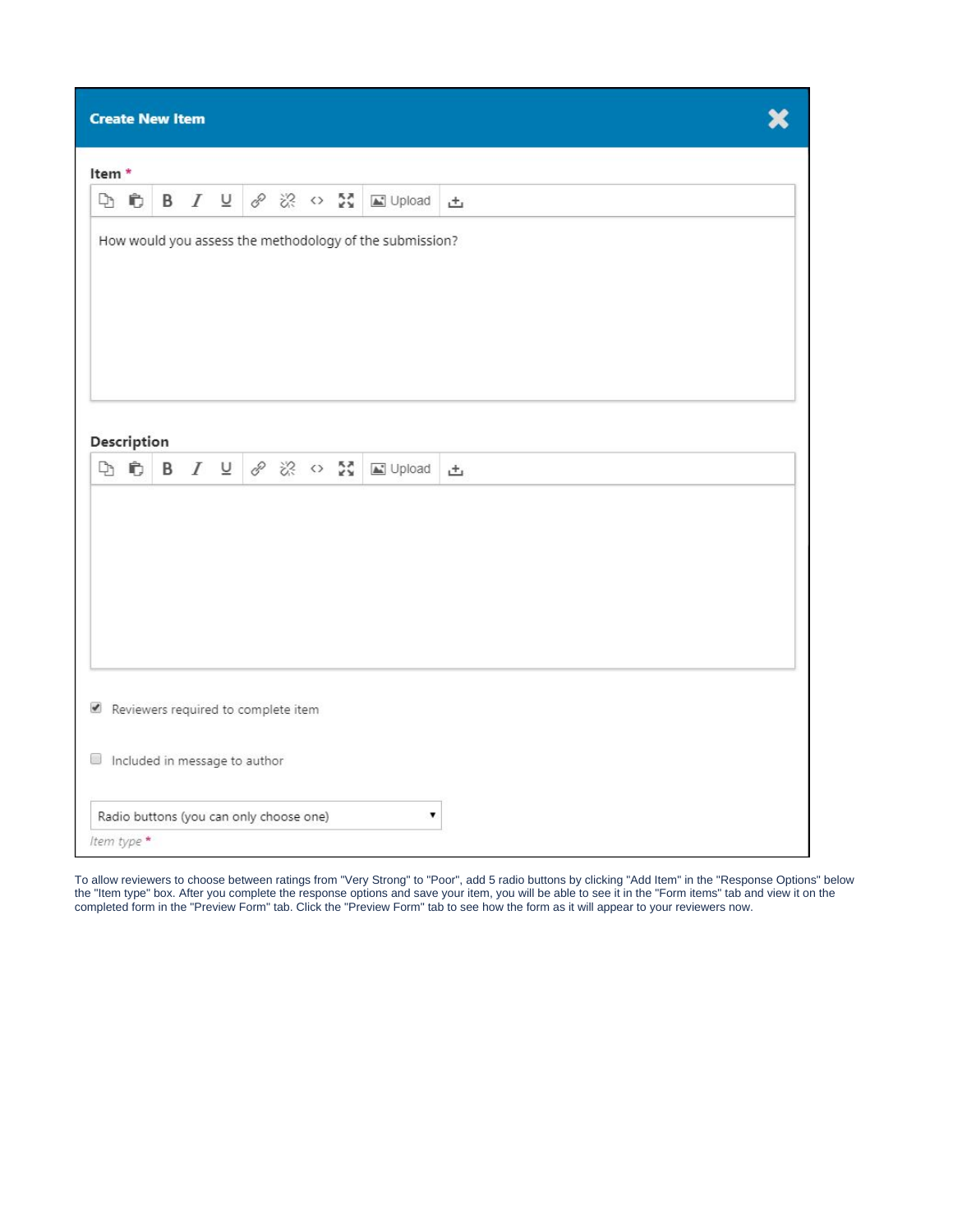| Radio buttons (you can only choose one) | ▼ |                           |
|-----------------------------------------|---|---------------------------|
| Item type *                             |   |                           |
| <b>Response Options</b>                 |   | <b>Add Item</b>           |
| 5. Very Strong                          |   | ×                         |
| 4. Strong                               |   | $\overline{\mathbf{x}}$   |
| 3. Satisfactory                         |   | $\boldsymbol{\mathsf{x}}$ |
| 2. Somewhat Satisfactory                |   | $\overline{\mathbf{x}}$   |
| 1. Poor                                 |   | ×                         |

## <span id="page-10-0"></span>**4. Activating a Review Form**

When you have completed a review form and wish to include it in future review requests, click the **"Active"** checkbox in the **"Review Forms"** box.

| <b>Review Forms</b>   |           |           |        |
|-----------------------|-----------|-----------|--------|
| Title                 | In Review | Completed | Active |
| Review Form Version 2 | $\circ$   |           |        |
| Review Form 1         |           |           |        |
| Article Form          | v         |           |        |

When you check the **"Active"** box on a review form, you will receive a reminder. It is important to remember that once an active review form has been assigned to a review, you cannot deactivate until the **review** process is completed.



## <span id="page-10-1"></span>**5. Deleting Review Forms**

Once a Review form is assigned to an article that is being processed, you will you will no longer be able to edit or delete it because that would change the record for existing reviews using that form.

Notice that "Review Form Version 2" is "Active" and "In Review" while "Review Form 1" is not assigned to any articles. Because "Review Form Version 2" has been assigned to an article, its drop down menu will not give you the option to "Edit" or "Delete" the form.